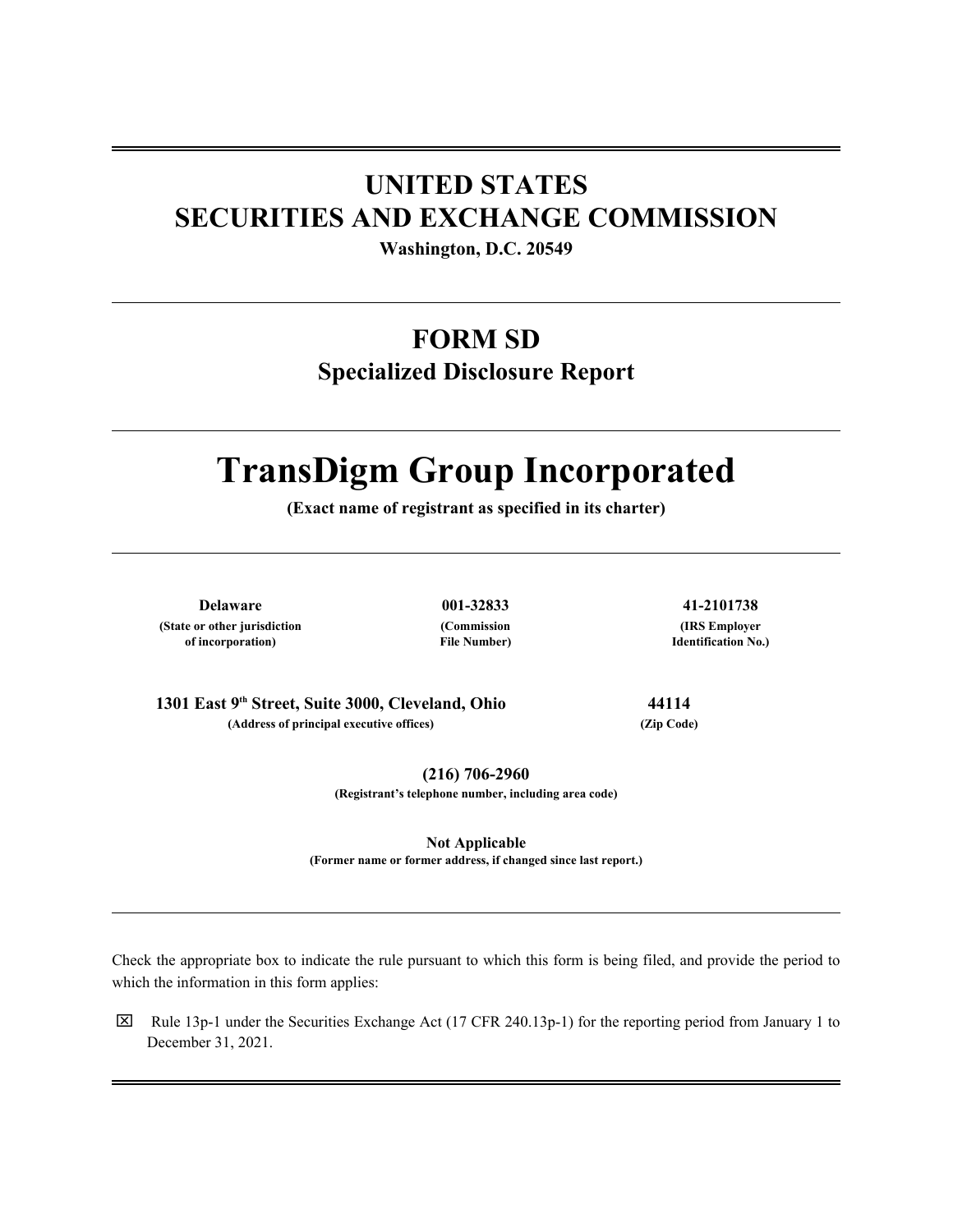# **Section 1 – Conflict Minerals Disclosure**

# **Item 1.01 Conflict Minerals Disclosures and Report**

The description of TransDigm Group Incorporated's (the "Company's") reasonable country of origin inquiry process and the results of the Company's inquiry are included in the Conflict Minerals Report, attached as Exhibit 1.01 to this Form SD.

A copy of the Company's 2021 Form SD and Conflict Minerals Report is available on the Company's website at www.transdigm.com/about-us/conflict-minerals/. The information contained on the Company's website is provided for convenience only, and its contents are not incorporated by reference into this Form SD and the Conflict Minerals Report nor deemed filed with the U.S. Securities and Exchange Commission.

# **Item 1.02 – Exhibit**

TransDigm Group Incorporated's Conflict Minerals Report is filed as Exhibit 1.01 to this Form SD.

# **Section 2 – Exhibits**

# **Item 2.01 – Exhibits**

# **Exhibit No. Description**

[1.01](#page-3-0) [Conflict Minerals Report as required by Items 1.01 and 1.02 of this Form SD.](#page-3-0)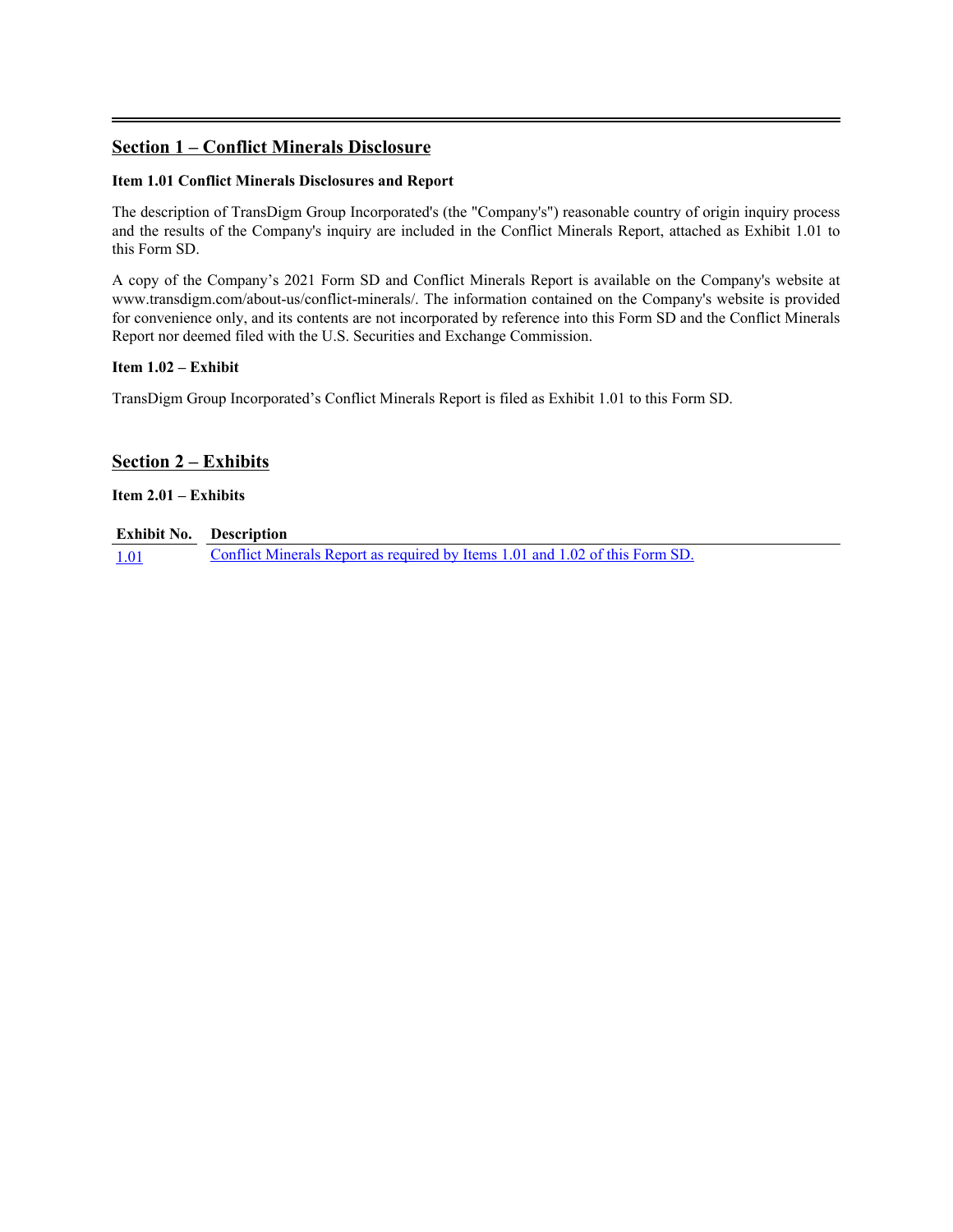#### **SIGNATURE**

Pursuant to the requirements of the Securities Exchange Act of 1934, the registrant has duly caused this report to be signed on its behalf by the duly authorized undersigned.

#### TRANSDIGM GROUP INCORPORATED

By: /s/ Halle Fine Martin

Halle Fine Martin General Counsel, Chief Compliance Officer and Secretary

Date: May 24, 2022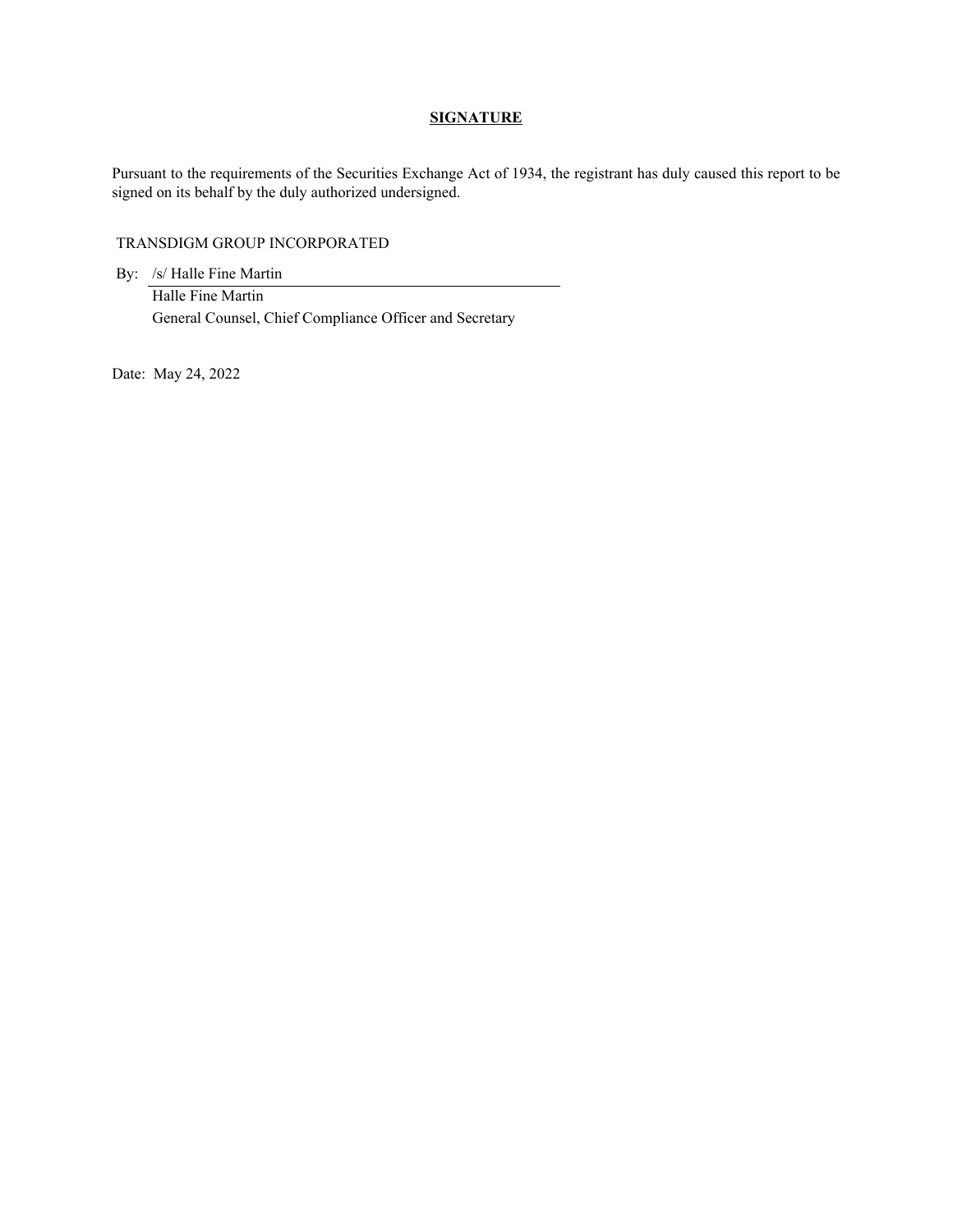# **TransDigm Group Incorporated Conflict Minerals Report For the Reporting Period of January 1, 2021 to December 31, 2021**

<span id="page-3-0"></span>This Conflict Minerals Report (this "Report") is filed as Exhibit 1.01 to the Specialized Disclosure Form on Form SD filed by TransDigm Group Incorporated and its affiliates with respect to calendar year 2021 as required by Exchange Act Rule 13p-1 (the "Rule") and Item 1.01(c) of Form SD. Numerous terms in this Report are defined in the Rule and Form SD and the reader is referred to those sources and to the 1934 Act Release No. 34-67716 (August 22, 2012) for such definitions.

# **1. Company Overview**

This Report is prepared by management of TransDigm Group Incorporated ("TD Group"). When used in this Report, the terms "we," "us," or "our" and the "Company" mean TD Group and its consolidated subsidiaries.

TD Group, through its wholly-owned subsidiary, TransDigm Inc., along with TransDigm Inc.'s direct and indirect whollyowned operating subsidiaries (collectively, with TD Group, "TransDigm"), is a leading global designer, producer and supplier of highly engineered aircraft components for use on nearly every commercial and military aircraft in service today. TransDigm offers a broad range of proprietary aerospace components.

TransDigm's major product offerings, substantially all of which are ultimately provided to end-users in the aerospace industry, include mechanical/electro-mechanical actuators and controls, ignition systems and engine technology, specialized pumps and valves, power conditioning devices, specialized AC/DC electric motors and generators, batteries and chargers, engineered latching and locking devices, engineered rods, engineered connectors and elastomer sealing solutions, databus and power controls, cockpit security components and systems, specialized and advanced cockpit displays, engineered audio, radio and antenna systems, specialized lavatory components, seat belts and safety restraints, engineered and customized interior surfaces and related components, advanced sensor products, switches and relay panels, thermal protection and insulation, lighting and control technology, parachutes, high performance hoists, winches and lifting devices, and cargo loading, handling and delivery systems.

TransDigm is committed to complying with the requirements regarding the use of conflict minerals and their derivatives, including tin, tantalum, tungsten and gold which are commonly termed "3TG" ("Conflict Minerals") under Section 1502 of the Dodd-Frank Wall Street Reform and Consumer Protection Act, and the related rules issued by the U.S. Securities and Exchange Commission ("SEC").

#### **2. Reasonable Country of Origin Inquiry and Due Diligence Process**

TransDigm's business is conducted through TransDigm Inc.'s operating divisions and wholly-owned subsidiaries ("Operating Units"). The Operating Units operate largely autonomously, each with a separate management team, and with separate product and component sourcing functions. Therefore, each Operating Unit conducts its own Conflict Minerals product content review and Reasonable Country of Origin Inquiry ("RCOI") with oversight from the TransDigm corporate office.

The Company's due diligence framework has been designed to conform to the Organization for Economic Co-operation and Development ("OECD") Due Diligence Guidance for Responsible Supply Chains of Minerals from Conflict-Affected and High-Risk Areas and the related supplements for Conflict Minerals. This process contains the following five steps:

- Step 1: Establish strong company management systems.
- Step 2: Identify and assess risks in the supply chain.
- Step 3: Design and implement a strategy to respond to identified risks.
- Step 4: Carry out independent third-party audit of supply chain due diligence at identified points in the supply chain.
- Step 5: Report on supply chain due diligence.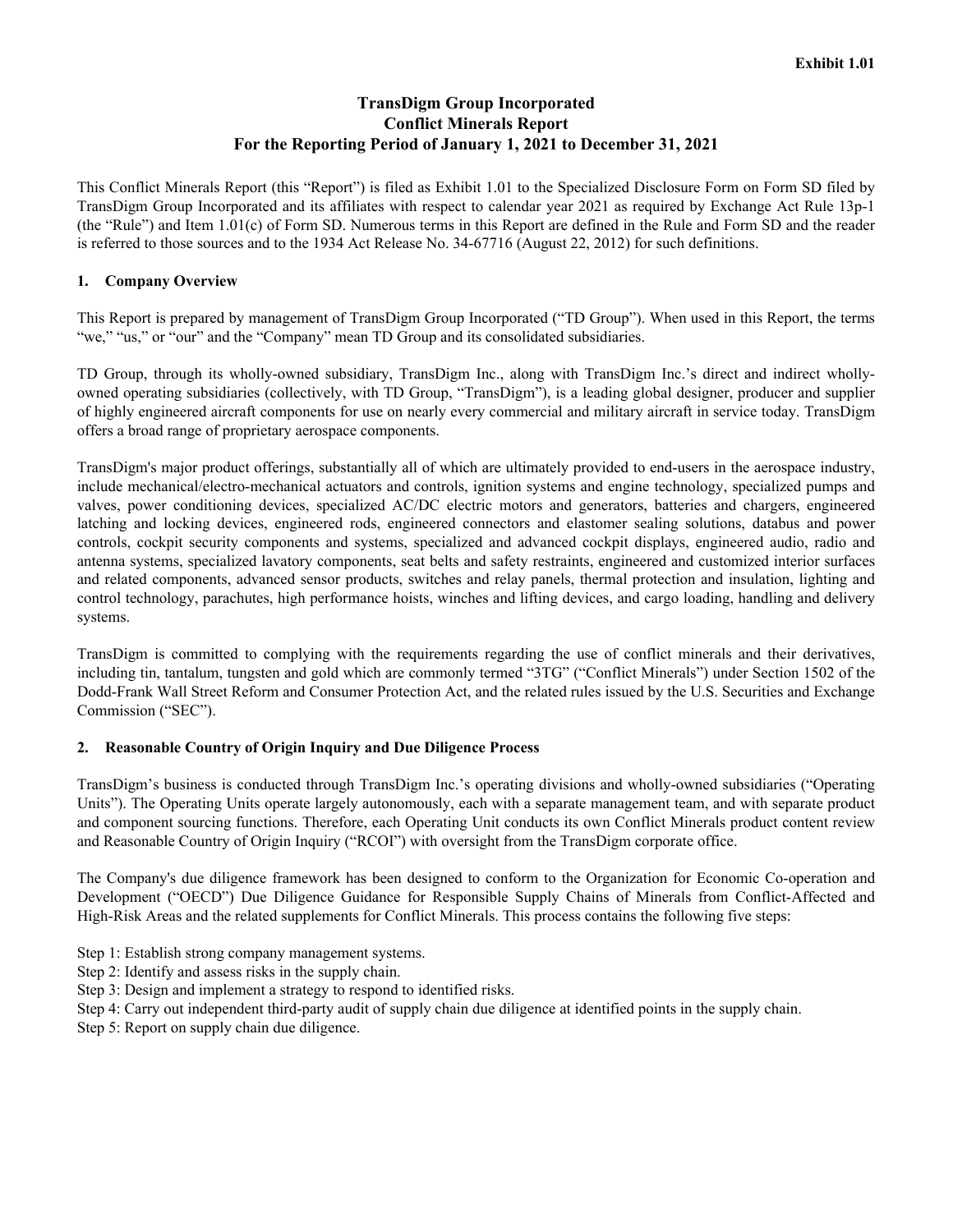#### *Step 1: Establish strong company management systems.*

Operating Units were informed of TD Group's Conflict Minerals policy, which is publicly available on the Company's website at www.transdigm.com/about-us/conflict-minerals/, and of the SEC Conflict Minerals reporting obligations. During the reporting period, TransDigm's corporate office (i) continued to educate key employees regarding Conflict Minerals; (ii) maintained its internal training of the SEC Conflict Minerals rules and its requirements with Operating Unit personnel; and (iii) continued to respond to questions from our supplier base regarding Conflict Minerals. In addition, the Operating Units communicated with their supply base our Conflict Minerals policy, the requirements of the SEC Conflict Minerals rules and our expectation for compliance. Finally, we maintain an ethics hotline (described on the Company's website at www.transdigm.com/investor-relations/corporate-governance/) which can be used to report concerns relating to the Company's Conflict Minerals activities.

#### *Step 2: Identify and assess risks in the supply chain.*

Each Operating Unit was directed to analyze the products and components purchased by the Operating Unit in 2021 (and in prior years, as required, to the extent they may have been incorporated into products manufactured in 2021) to determine whether those products and components contained any Conflict Minerals necessary to the functionality or production of products manufactured by that Operating Unit. Operating Units periodically reported the results of their risk assessment to the TransDigm corporate office during the year.

# *Step 3: Design and implement a strategy to respond to identified risks.*

For those purchased products or components that an Operating Unit determined to contain Conflict Minerals necessary to the functionality or production of products it manufactures, the Operating Unit was directed by TransDigm to conduct a RCOI with respect to such purchased products or components by contacting the suppliers thereof. Suppliers of products or components that did not contain Conflict Minerals necessary to the functionality or production of products were not contacted. Each Operating Unit's RCOI consisted of requesting the relevant supplier to certify in writing whether the products or components supplied to it contained any Conflict Minerals and, if so, whether the identified Conflict Minerals originated from one of the covered countries. Suppliers were also requested, if applicable, to make requests for similar certifications to their suppliers for such products or components until appropriate certifications or other information could be readily obtained or determined. Certain Operating Units have engaged a third-party vendor ("Third-Party Vendor") to help manage their Conflict Minerals program, which primarily includes, but is not limited to, the exchange of supplier information and to ensure that follow up tasks and action items arising from the due diligence process were assigned to the appropriate Operating Unit personnel and completed.

#### *Step 4: Carry out independent third-party audit of supply chain due diligence at identified points in the supply chain.*

We do not have direct relationships with smelters and refiners identified by our Operating Units' suppliers as being in their supply chain, nor do we perform or direct audits of these entities within our Operating Units' supply chain. Therefore, we generally rely upon industry efforts to influence smelters and refiners to be audited, and to provide compliant certification. However, for the Operating Units using a Third-Party Vendor, the smelters and refiners identified by the suppliers were compared to the list of smelters and refiners maintained by the Responsible Minerals Initiative ("RMI"), and if the smelters and refiners were not on the RMI list, the Third-Party Vendor communicated with those smelters and refiners to request information on the smelters' or refiners' business.

#### *Step 5: Report on supply chain due diligence.*

The Company's Form SD and this Report are publicly available on the Company's website at www.transdigm.com/about-us/ conflict-minerals/.